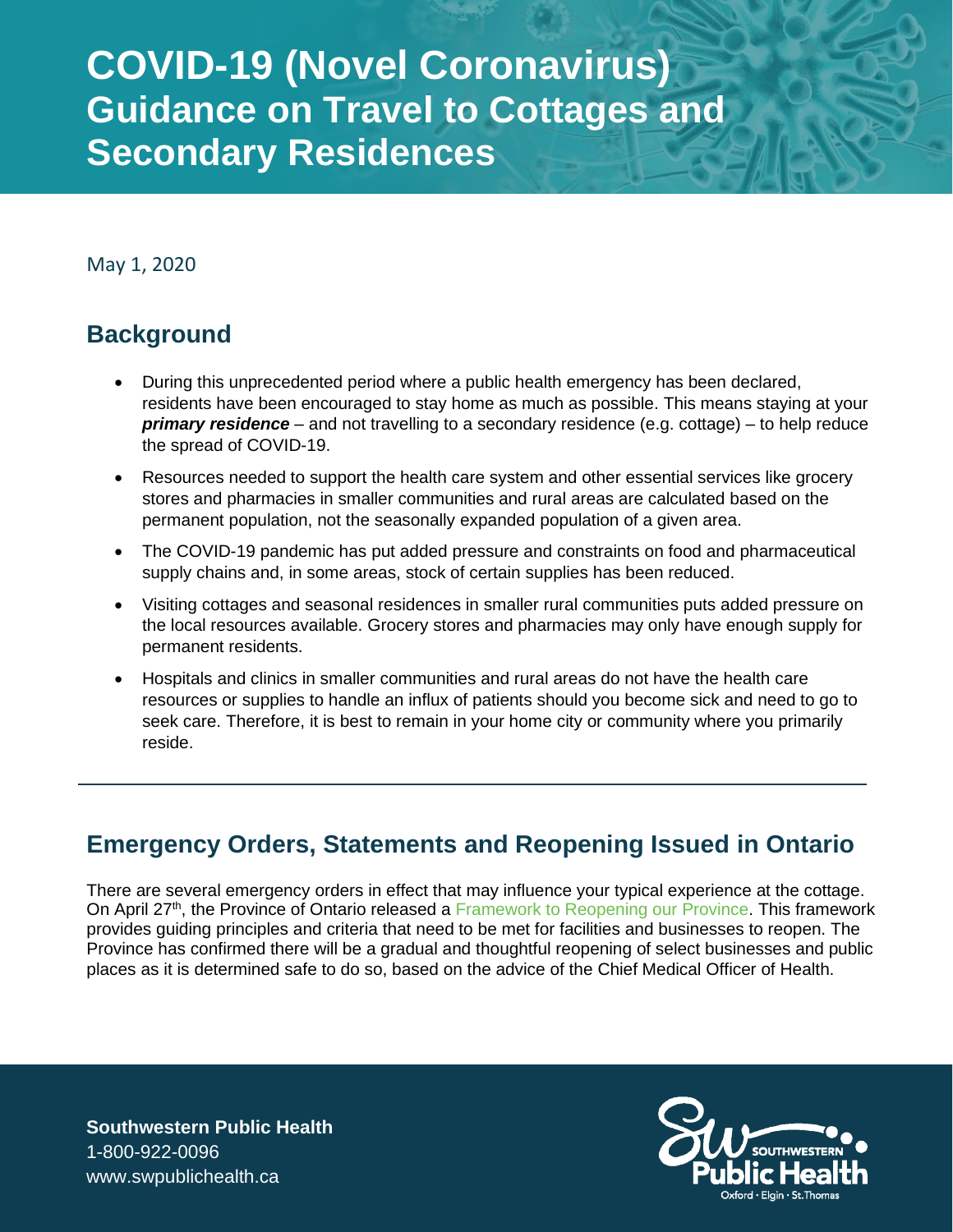# **COVID-19 (Novel Coronavirus) Guidance on Travel to Cottages and Secondary Residences**

- Ontario provincial parks and conservation reserves remain closed until May 31, 2020. Please visit [OntarioParks.com](http://www.ontarioparks.com/) and Ontario Parks social media channels for the most up to date information on the reopening of provincial parks and conservation reserves.
- On May 1, the Province of Ontario announced that marinas may *begin preparations for the recreational boating season* by servicing boats and other watercraft and placing boats in the water, but not open to the public. Boats and watercraft must be secured to a dock in the marina until public access is allowed.
- On the list of [essential workplaces,](https://www.ontario.ca/page/list-essential-workplaces) marinas are considered a transportation service and have not been permitted to operate during the COVID-19 outbreak unless necessary for the purpose of enabling individuals to access their *primary place of residence.* Therefore, if you normally require a marina to access your cottage or secondary residence, or you expect to use your boat at the marina, you will not be able to access the cottage or use your boat or watercraft until the Province decides that it is safe to reopen marinas for public use.
- Outdoor recreational amenities including all outdoor playgrounds, structures, equipment, sports facilities and multi-use fields, off leash dog areas, outdoor picnic sites, and shelters remain closed under provincial order.
- Recreational camping on public lands with tents, trailers, tent-trailers, recreational vehicles, camper back and any watercraft equipped for overnight accommodation is also prohibited under provincial order.

For the most up to date information on emergency orders and service changes in effect, please visit <https://covid-19.ontario.ca/>

#### **What you should do**

- You are permitted to go to your cottage but only for the purpose of ensuring maintenance, repair and property management services strictly necessary to manage and maintain the safety, security, sanitation and essential operation of your residential property or building.
- Please consider bringing your own food and provisions with you to limit contact with others in the community.
- Once the property maintenance tasks are complete, you should return home to your primary residence.

**Southwestern Public Health** 1-800-922-0096 www.swpublichealth.ca